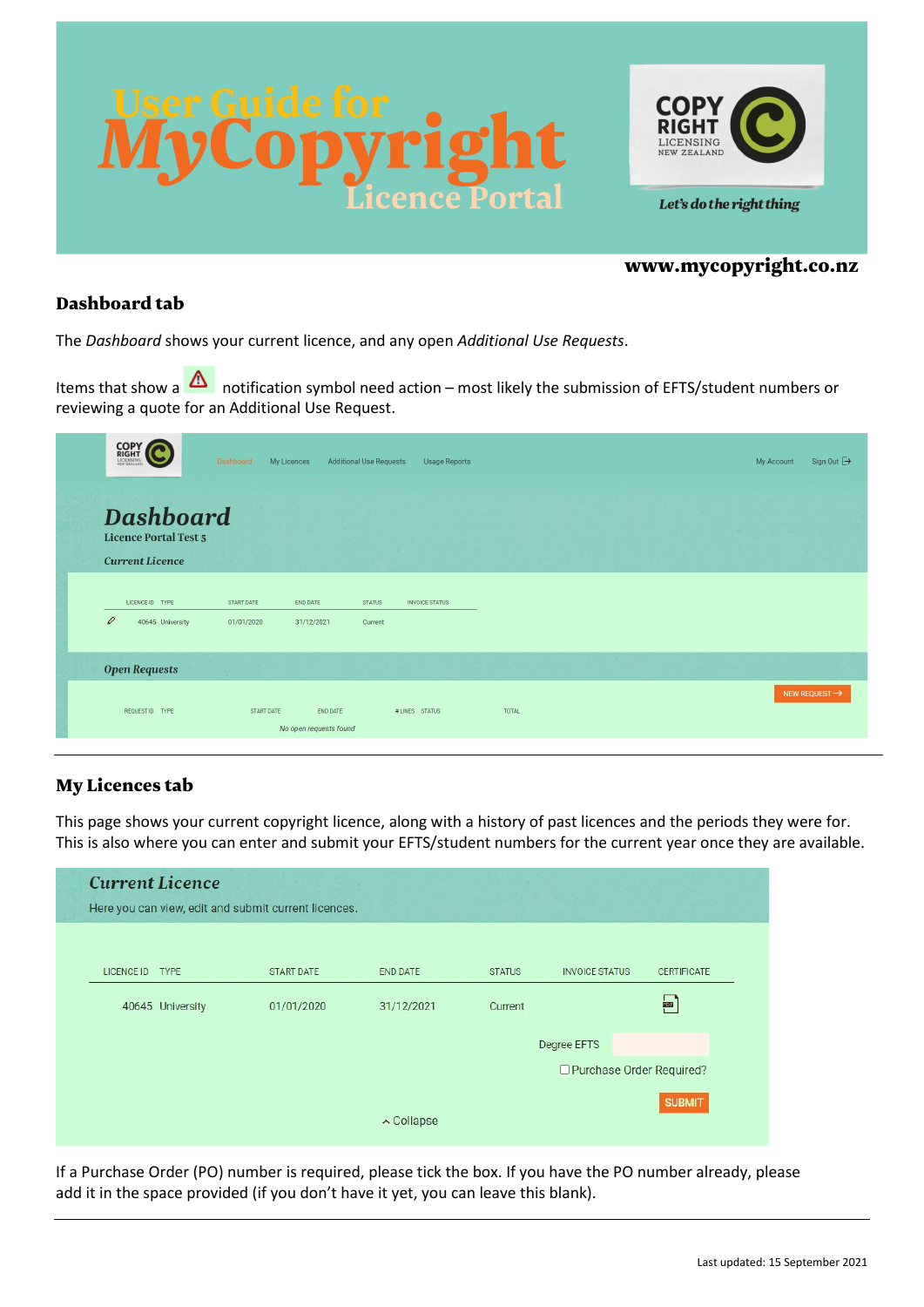# Additional Use Requests tab

Your licence contains provisions for additional use permissions that can be requested. The request types displayed in *My***Copyright** will be determined by the licence type you hold with us, and which permissions are available to you (so not all request types may be shown as below).



# Making a New Request

On the New Request page click the type of request you wish to start and a new request will be created. You can also do this in your Open Requests page by clicking the orange New Request button. You will need details of the work(s) for which permission is being sort and who the work will be made available to. Some of the request types require supporting documents. Complete the fields and either Save (to come back to later), or Submit to send the request for researching/processing. If you click Delete, the record will be removed.

*Tip: When entering the work data you can search using the ISBN or title of works that you have previously requested.*

#### ○ Search / Filter **Additional Use Requests Licence Portal Test 5 Open Requests** NEW REQUEST  $\rightarrow$ START DATE REQUEST ID TYPE END DATE # LINES REQUESTED BY **STATUS** TOTAL No open requests found **Closed Requests** REQUEST ID TYPE START DATE END DATE # LINES REQUESTED BY **STATUS** TOTAL DATE PROCESSED No closed requests found

# Keeping track of your Additional Use Requests

**Open Requests** will be shown on your Dashboard under Open Requests and also on the Additional Use Requests page. Here you can see all current open requests and their status including drafts (that you are yet to submit) and requests that have been submitted and are being researched or processed. If a quote is required for the request, this is where you can review and accept a quote for the usage request.

**Closed Requests** are on the Additional Use Requests page and where you can see a record of your previous requests. Once a request has been completed or has been declined (either by us or you), it will move to this area.

#### **Re-using a previous request**

If a previously requested permission is required for a new teaching period you can open a Closed Request and regenerate a new request from it. Click the Re-Generate Request link at the bottom of the record, this will clone the request into a new request, and you will need to enter new details on who the content is being made available to.